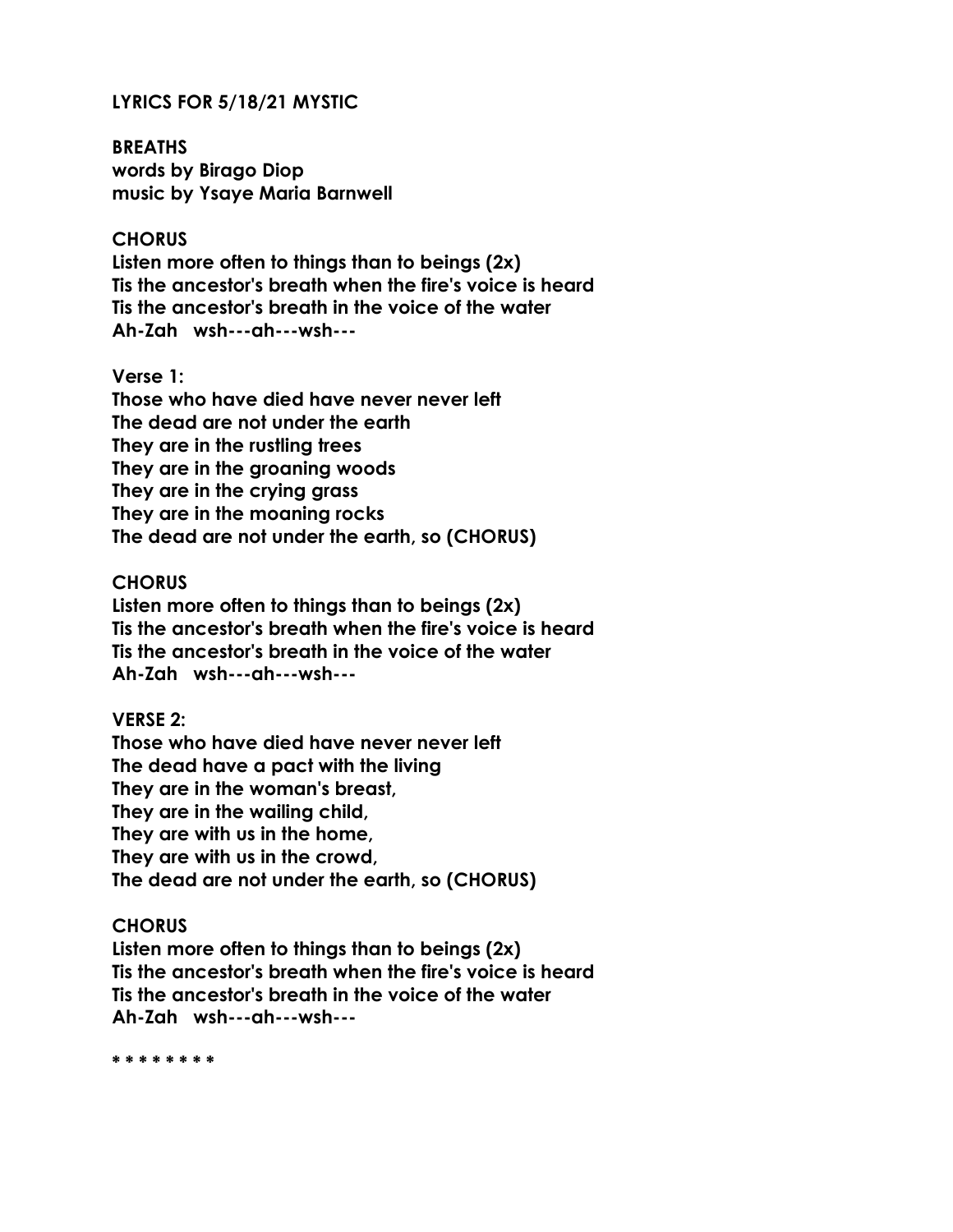# **WANTING MEMORIES by Dr. Ysaye Maria Barnwell**

**I am sitting here wanting memories to teach me to see the beauty in the world through my own eyes.**

**You used to rock me in the cradle of your arms You said you'd hold me til the pains of life were gone You said you'd comfort me in times like these and now I need you, and now I need you – and you are gone.**

**Yes I am sitting here wanting memories to teach me to see the beauty in the world through my own eyes**

**Now that you've gone and left me there's been so little beauty but I know I saw it clearly through your eyes. Now the world outside is such a cold and bitter place Here inside I have few things that will console and when I try to hear your voice above the storms of life then I remember all that I was told.**

**Yes I am sitting here wanting memories to teach me to see the beauty in the world through my own eyes**

**I think on the things that made me feel so wonderful when I was young I think on the things that made me laugh, made me dance, made me sing I think on the things that made me grow into a being full of pride I think on these things for they are truth.**

**Yes I am sitting here wanting memories to teach me to see the beauty in the world through my own eyes**

**I thought that you were gone, but now I know you're with me; You are the voice that whispers all I need to hear. I know a "please," a "thank-you," and a smile will take me far, I know that I am you and you are me and we are one, I know that who I am is numbered in each grain of sand, I know that I've been blessed again and over again.**

**Yes I am sitting here wanting memories to teach me to see the beauty in the world through my own eyes**

**\* \* \* \* \* \* \* \* \***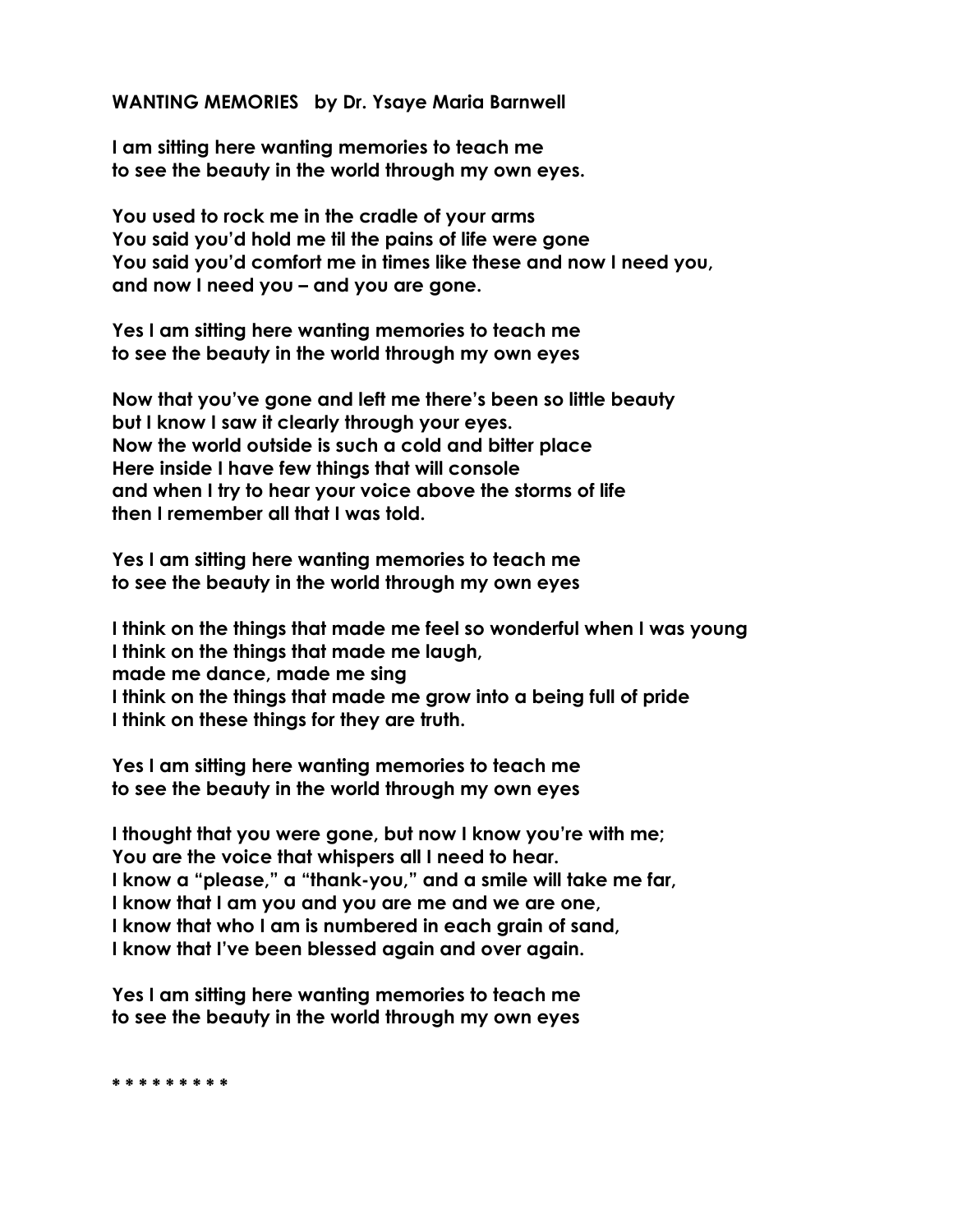**THIS LAND IS YOUR LAND verses written by Mystics in break-out sessions May 11, 2021**

**Paul Wehrlin 1) We've lived through struggles Through stormy weather Despite those hurdles, we Zoom together And now that spring's here, we join our voices To welcome what comes next for you and me (Paula is next)**

**Soloist Paula Tusler 2) Talk to each other with no more lying Get out to vote, on you we're relying As the vote is counted, we all are chanting Elections are made for you and me (Michal is next)**

**Soloist Michal Regunberg 3) Just keep it honest, just keep it humble There is no reason to grouse or grumble Where your heart goes, your mind will follow Your heart is filled with love for all (Frances is next)**

**Soloist Frances Shashoua 4) So when in doubt, just tell the truth It's so much better From Maine to Duluth We're finally ready to hit the road There's such a big world waiting for me (Jai is next)**

**Soloist Jai San Antonio 5) Our goal is freedom, Oh to be free All together, happily Come round the corner, it's gettin' warmer Across all countries, sea to sea (Mark is next)**

**Soloist Mark Parisi 6) So much division 'tween red and blue But there's no reason to dislike you We're all together; all one people We end up purple... you and me. (Jim is next)**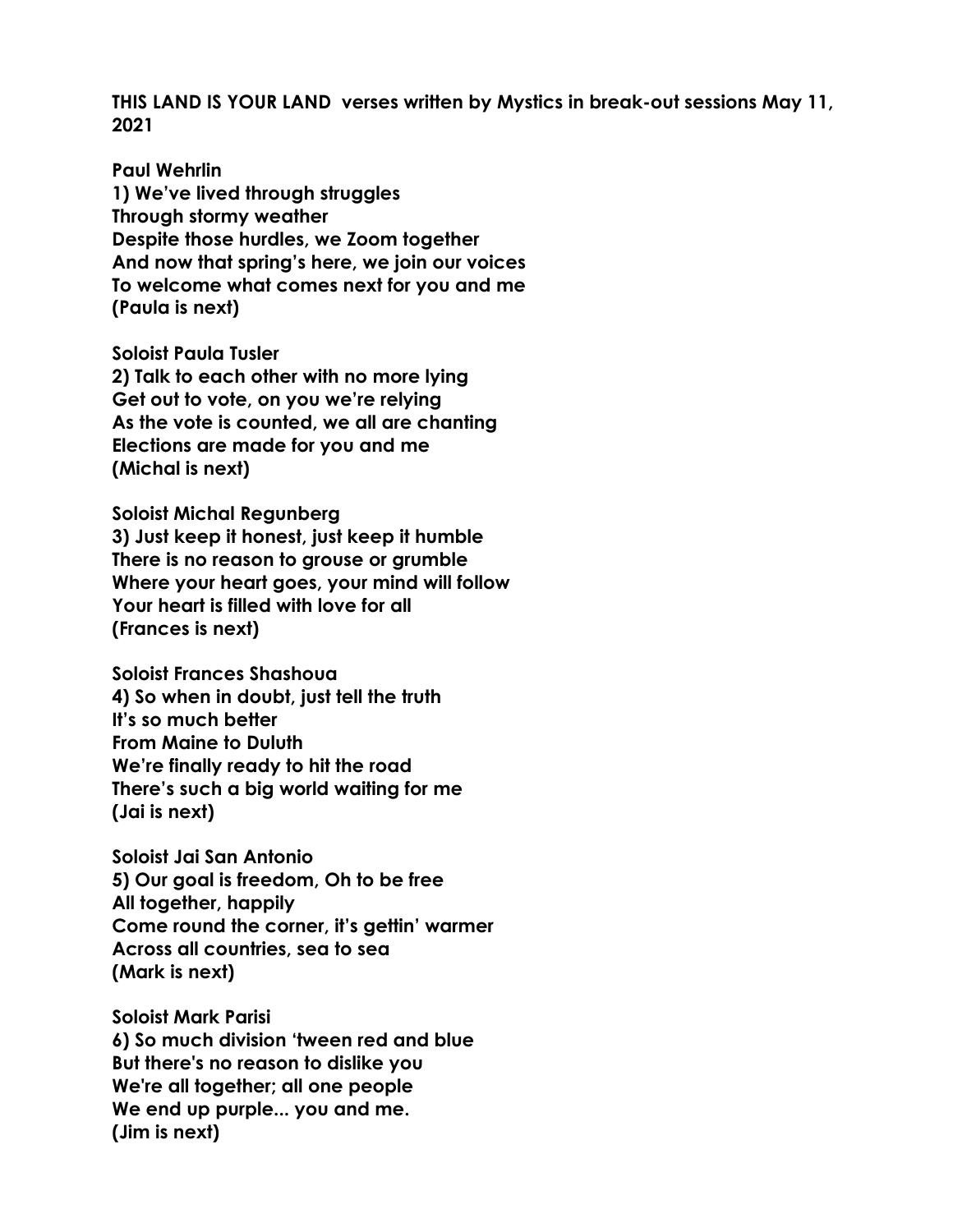**Soloist Jim Hickey 7) We carry our song where we all can sing We'll take our flight on the eagle's wing And raise our voices up to the highest This sky was made for you and me (Jack is next)**

**Soloist Jack Matson 8) Some want more power, some want more money I don't want nothin', but to love my Honey! Give us our freedom, and authenticity That's what we need for you and me (Wendy & Herb are next)**

**Duet: Wendy Drexler & Herb Friedman 9) Is it enough -- -- that we are hoping? We are not moping, we keep on coping We see before us…a new beginning With NO more zoom for you and me (Julie P is next)**

**Soloist Julie Puncochar 10) Winter is over and now it's springtime We've sung together, now ready for primetime Let's have a party, and celebration This song was made for you and me (Gino is next)**

**Soloist Gino Costa**

**11) As spring is looming with flowers blooming As rainbows flashing we're inside zooming Our eyes are burning we keep on squirming We made it through a tough year (P.J. is next)**

**Soloist PJ Gardner 12) Rejoice in living, sing to the Earth Fly with the birds, share in their mirth Bloom with new flowers, color the rainbow This Earth was made for you and me (Paul Wehrlin is next #1)**

**Soloist Paul Wehrlin #1 14) A life of giving, a life of sharing, Front line workers, being daring,**